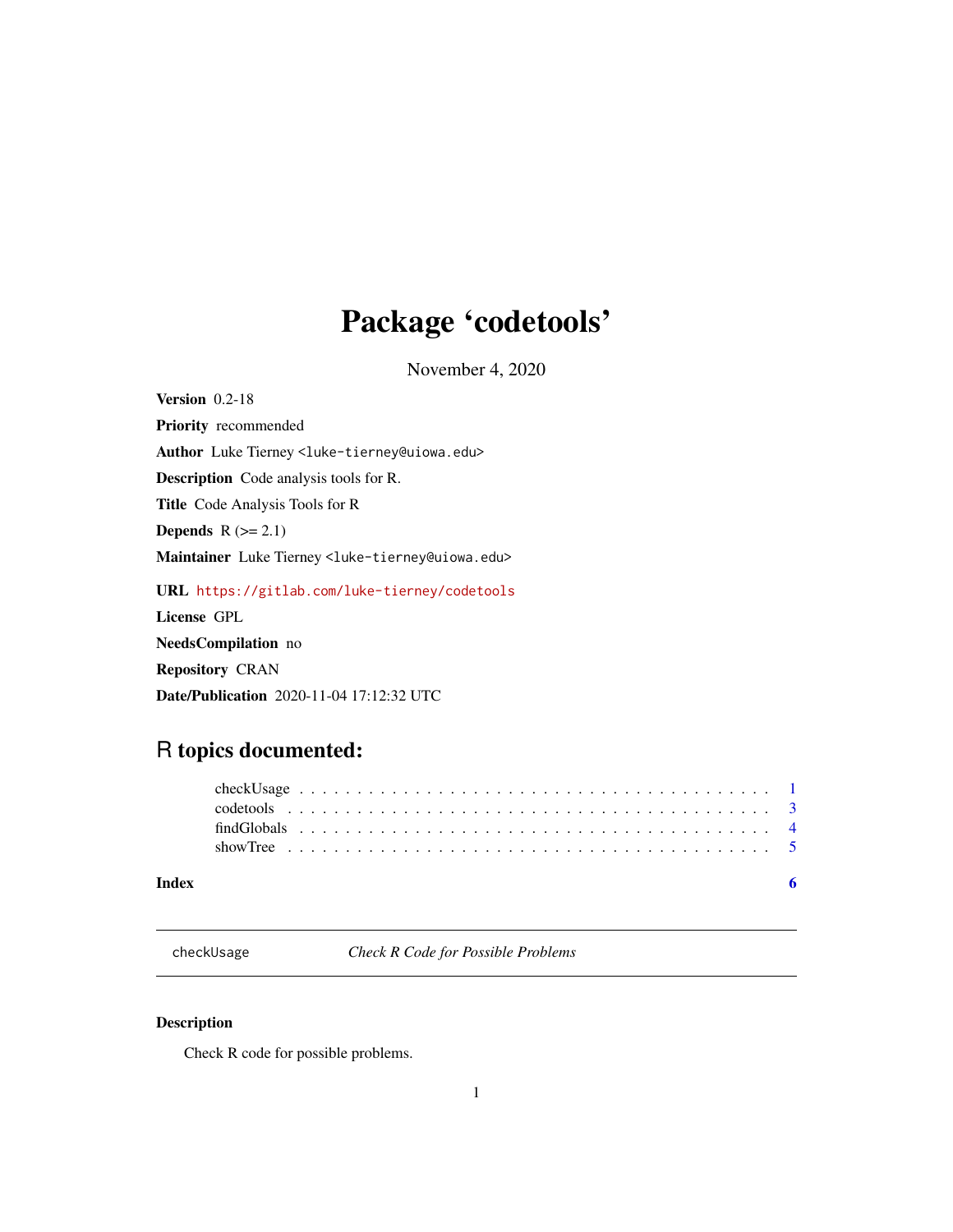## Usage

```
checkUsage(fun, name = "<anonymous">", report = cat, all = FALSE,suppressLocal = FALSE, suppressParamAssigns = !all,
           suppressParamUnused = !all, suppressFundefMismatch = FALSE,
           suppressLocalUnused = FALSE, suppressNoLocalFun = !all,
           skipWith = FALSE, suppressUndefined = dfltSuppressUndefined,
           suppressPartialMatchArgs = TRUE)
checkUsageEnv(env, ...)
checkUsagePackage(pack, ...)
```
## Arguments

| fun                      | closure.                                                                                                 |  |  |  |
|--------------------------|----------------------------------------------------------------------------------------------------------|--|--|--|
| name                     | character; name of closure.                                                                              |  |  |  |
| env                      | environment containing closures to check.                                                                |  |  |  |
| pack                     | character naming package to check.                                                                       |  |  |  |
| .                        | options to be passed to checkUsage.                                                                      |  |  |  |
| report                   | function to use to report possible problems.                                                             |  |  |  |
| a11                      | logical; report all possible problems if TRUE.                                                           |  |  |  |
| suppressLocal            | suppress all local variable warnings.                                                                    |  |  |  |
| suppressParamAssigns     |                                                                                                          |  |  |  |
|                          | suppress warnings about assignments to formal parameters.                                                |  |  |  |
| suppressParamUnused      |                                                                                                          |  |  |  |
|                          | suppress warnings about unused formal parameters.                                                        |  |  |  |
| suppressFundefMismatch   |                                                                                                          |  |  |  |
|                          | suppress warnings about multiple local function definitions with different formal<br>argument lists      |  |  |  |
| suppressLocalUnused      |                                                                                                          |  |  |  |
|                          | suppress warnings about unused local variables                                                           |  |  |  |
| suppressNoLocalFun       |                                                                                                          |  |  |  |
|                          | suppress warnings about using local variables as functions with no apparent<br>local function definition |  |  |  |
| skipWith                 | logical; if true, do no examine code portion of with expressions.                                        |  |  |  |
| suppressUndefined        |                                                                                                          |  |  |  |
|                          | suppress warnings about undefined global functions and variables.                                        |  |  |  |
| suppressPartialMatchArgs |                                                                                                          |  |  |  |
|                          | suppress warnings about partial argument matching                                                        |  |  |  |

## Details

checkUsage checks a single R closure. Options control which possible problems to report. The default settings are moderately verbose. A first pass might use suppressLocal=TRUE to suppress all information related to local variable usage. The suppressXYZ values can either be scalar logicals or character vectors; then they are character vectors they only suppress problem reports for the variables with names in the vector.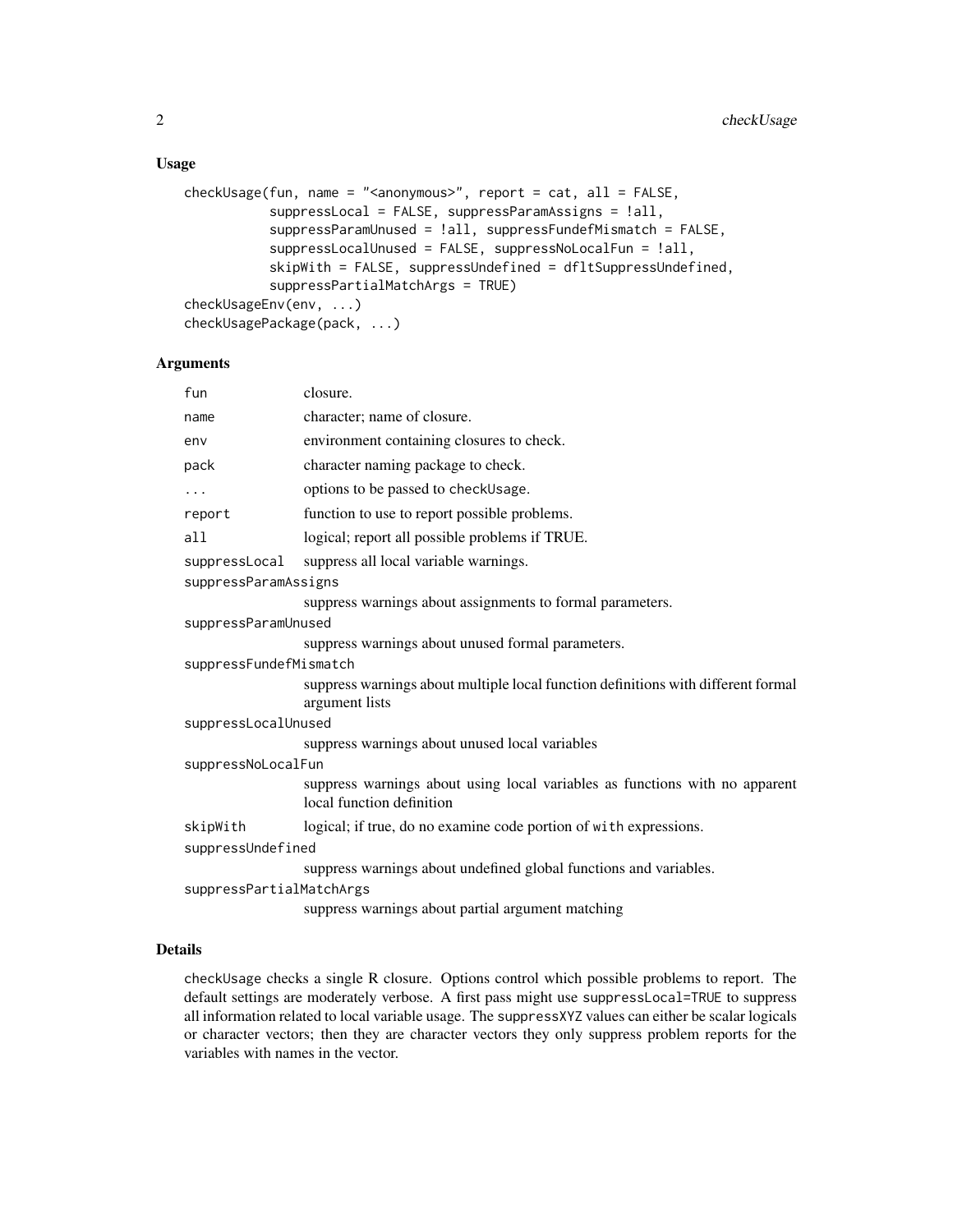#### <span id="page-2-0"></span>codetools 3

checkUsageEnv and checkUsagePackage are convenience functions that apply checkUsage to all closures in an environment or a package. checkUsagePackage requires that the package be loaded. If the package has a name space then the internal name space frame is checked.

## Author(s)

Luke Tierney

## Examples

```
checkUsage(checkUsage)
checkUsagePackage("codetools",all=TRUE)
## Not run: checkUsagePackage("base", suppressLocal=TRUE)
```
codetools *Low Level Code Analysis Tools for R*

#### Description

These functions provide some tools for analysing R code. Mainly intended to support the other tools in this package and byte code compilation.

## Usage

```
collectLocals(e, collect)
collectUsage(fun, name = "<anonymous">", ...)constantFold(e, env = NULL, fail = NULL)
findFuncLocals(formals, body)
findLocals(e, envir = .BaseEnv)
findLocalsList(elist, envir = .BaseEnv)
flattenAssignment(e)
getAssignedVar(e)
isConstantValue(v, w)
makeCodeWalker(..., handler, call, leaf)
makeLocalsCollector(..., leaf, handler, isLocal, exit, collect)
makeUsageCollector(fun, ..., name, enterLocal, enterGlobal, enterInternal,
                   startCollectLocals, finishCollectLocals, warn,
                   signal)
walkCode(e, w = makeCodeWalker())
```
#### Arguments

| e       | R expression.                  |
|---------|--------------------------------|
| elist   | list of R expressions.         |
|         | R object.                      |
| fun     | closure.                       |
| formals | formal arguments of a closure. |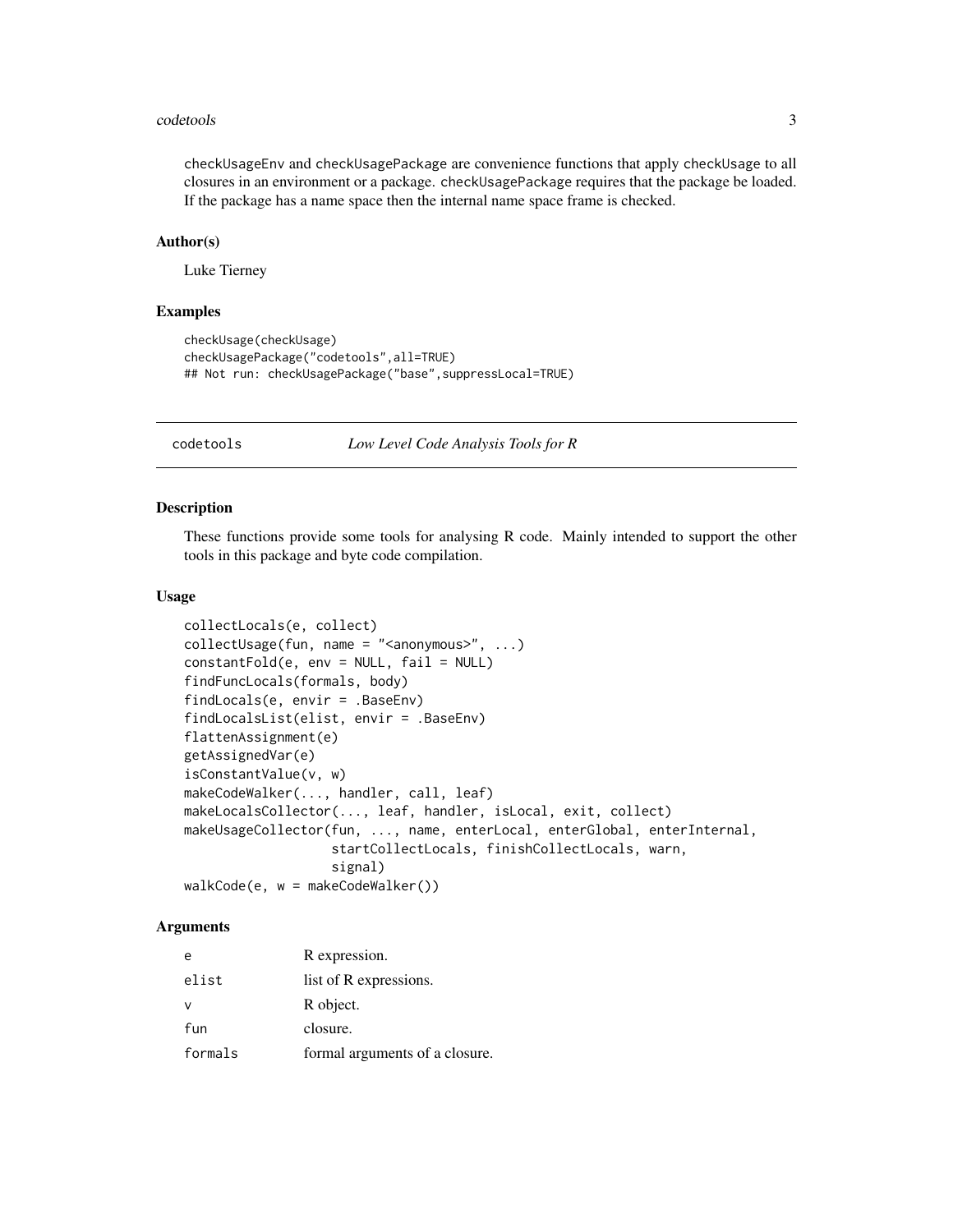<span id="page-3-0"></span>

| body                                          | body of a closure.              |
|-----------------------------------------------|---------------------------------|
| name                                          | character.                      |
| env                                           | character.                      |
| envir                                         | environment.                    |
| W                                             | code walker.                    |
| .                                             | extra elements for code walker. |
| collect                                       | function.                       |
| fail                                          | function.                       |
| handler                                       | function.                       |
| call                                          | function.                       |
| leaf                                          | function.                       |
| isLocal                                       | function.                       |
| exit                                          | function.                       |
| enterLocal                                    | function.                       |
| enterGlobal                                   | function.                       |
| enterInternal function.<br>startCollectLocals |                                 |
|                                               | function.                       |
| finishCollectLocals                           |                                 |
|                                               | function.                       |
| warn                                          | function.                       |
| signal                                        | function.                       |

## Author(s)

Luke Tierney

findGlobals *Find Global Functions and Variables Used by a Closure*

## Description

Finds global functions and variables used by a closure.

## Usage

findGlobals(fun, merge = TRUE)

## Arguments

| fun   | function object; usually a closure. |
|-------|-------------------------------------|
| merge | logical                             |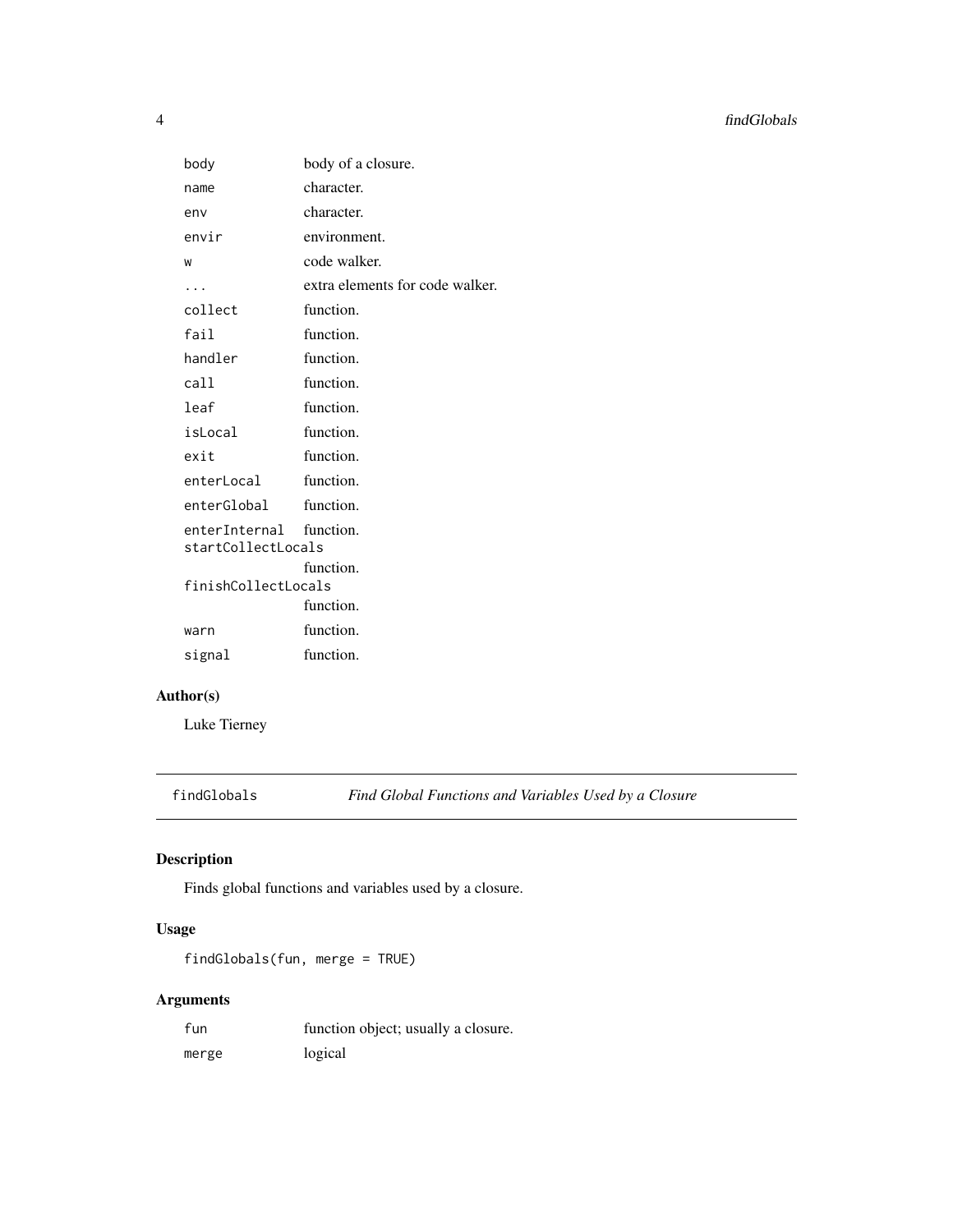#### <span id="page-4-0"></span>showTree 5

## Details

The result is an approximation. R semantics only allow variables that might be local to be identified (and event that assumes no use of assign and rm).

## Value

Character vector if merge is true; otherwise, a list with functions and variables character vector components. Character vectors are of length zero For non-closures.

## Author(s)

Luke Tierney

## Examples

findGlobals(findGlobals) findGlobals(findGlobals, merge = FALSE)

showTree *Print Lisp-Style Representation of R Expression*

## Description

Prints a Lisp-style representation of R expression. This can be useful for understanding how some things are parsed.

## Usage

showTree(e, write = cat)

## Arguments

| e     | R expression.                                 |
|-------|-----------------------------------------------|
| write | function of one argument to write the result. |

#### Author(s)

Luke Tierney

## Examples

```
showTree(quote(-3))
showTree(quote("x"<-1))
showTree(quote("f"(x)))
```